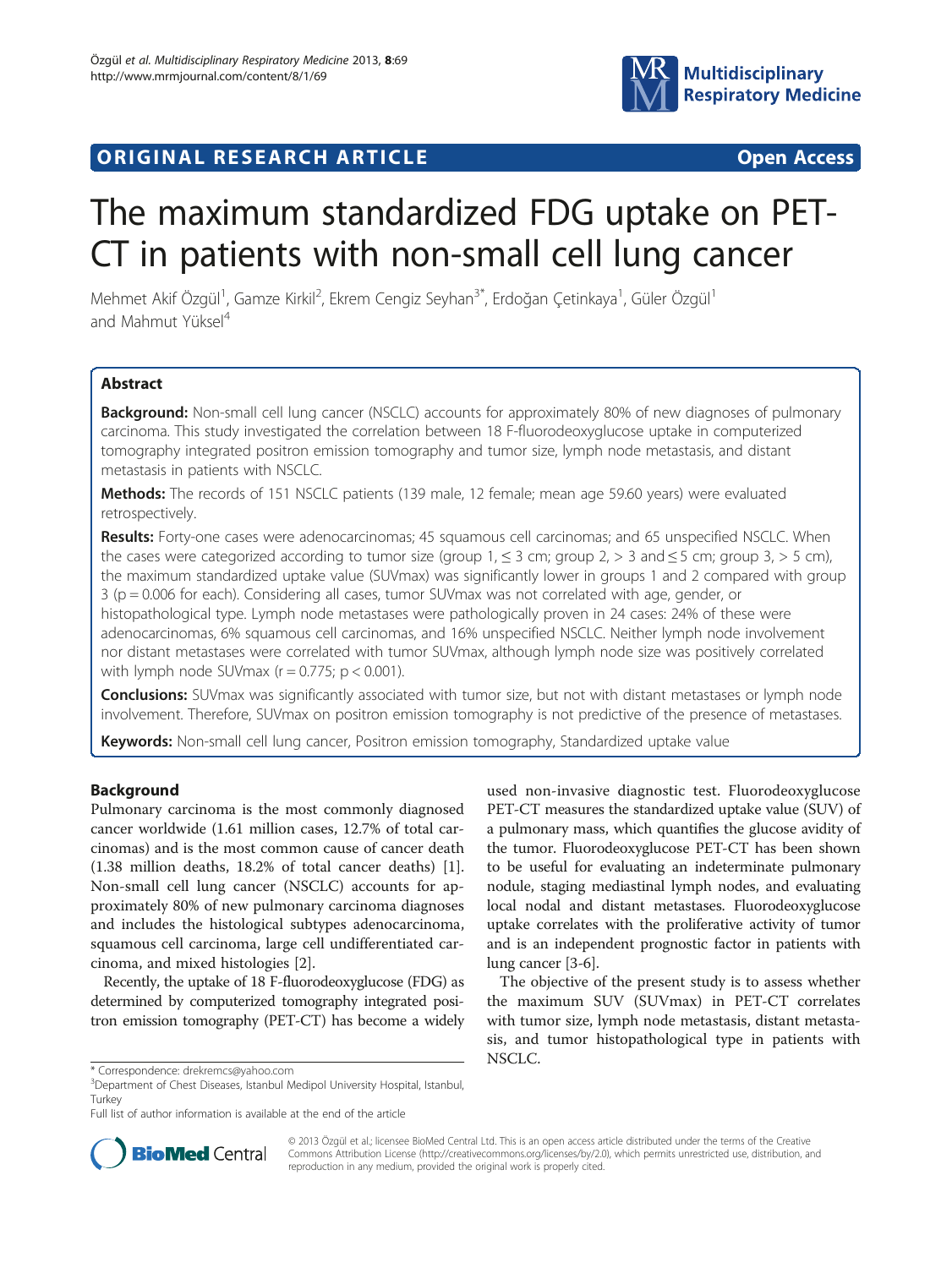#### **Methods**

#### Study population

The records of 151 patients newly diagnosed with NSCLC between November 2007 and November 2010 were evaluated retrospectively. The subjects were examined by Fluorodeoxyglucose PET-CT and subsequently underwent fiberoptic bronchoscopy for sampling of lymph nodes and histological diagnosis of masses. A total of 139 males and 12 females were included in the study, with a mean age  $59 \pm 8.40$  years (range 34-77 years). Pathologically, there were 41 adenocarcinomas, 45 squamous cell carcinomas, and 65 unspecified NSCLC.

Exclusion criteria were as follows: primary lesion <1 cm, histology confirmed as other than NSCLC, type I diabetes, prior history of lung cancer or other cancer within the previous 5 years, previous therapy or surgical staging for NSCLC before PET, massive or widespread metastatic tumors such that the primary focus could not be identified, and FDG-PET-CT scan performed more than one month prior to tissue diagnosis.

#### FGD-PET-CT imaging

All patients underwent diagnostic and/or staging FDG-PET-CT prior to biopsy or therapy. Patients were asked to fast at least 6 h before the FDG-PET-CT scan. All patients had a glucose level below 180 mg/dl and were injected intravenously with 0.22 mCi (8.14 MBq)/kg (10–15 mCi/ 370–555 MBq) FDG. At 60–90 min after the injection, data were acquired from the vertex to the upper thigh. The first CT scan was performed using 120 kV, 50 mA, and a 3-mm section thickness. Immediately after CT, a PET scan (Siemens Biograph; Siemens Medical Solutions, Inc., Malvern, PA, USA) was performed for about 25 min, with seven to eight bed positions and 3 min/position. PET images were reconstructed iteratively with CT data for attenuation correction, using an inline integrated Siemens Esoft Workstation system. Computerized tomography integrated positron emission tomography fusion images in transaxial, sagittal, and coronal planes were evaluated visually, and the SUVmax of lesions was obtained from transaxial images.

#### Statistical evaluation

Statistical analysis was performed using SPSS software (version 12.0). Values were expressed as means ± standard deviation. Statistical significance was assessed at the p < 0.05 level. One-way analysis of variance was performed to compare SUVmax among the histological types. Pearson's correlations were computed between tumor SUVmax and tumor diameter, lymph node diameter, and lymph node SUVmax. Independent samples t-test was used to determine the significance of the difference in tumor SUVmax according to the presence of lymph node or distant metastases.

#### Results

The characteristics and SUVmax of the 151 NSCLC cases are summarized in Table 1. A significant relationship was found between tumor SUVmax and tumor size  $(r = 0.320;$ p < 0.001). When the cases were divided into three groups based on tumor size (group  $1, \leq 3$  cm; group  $2, >3$  cm and  $\leq$  5 cm; and group 3,  $>$  5 cm), tumor SUV max did not differ significantly between groups 1 and 2 ( $p > 0.05$ ), while it was significantly lower in groups 1 and 2 compared with group  $3$  ( $p = 0.006$  for each). Considering all cases, tumor SUVmax was not significantly correlated with age, gender, or histological type (adenocarcinoma, squamous cell carcinoma, and unspecified NSCLC).

Among the 151 cases, lymph node metastases were pathologically proven in 24 cases (16%), all of which were N stage 2 (ipsilateral mediastinal lymph node metastasis with or without hilar or intrapulmonary lymph node metastasis). Lymph node metastases were present in 24% (10/ 41) of adenocarcinomas, 6% (3/45) of squamous cell carcinomas, and 16% (11/65) of unspecified NSCLC. When cases were divided into two groups according to lymph node involvement, there was no difference in tumor SUVmax between the groups. However, lymph node size was positively correlated with lymph node SUVmax  $(r =$ 0.775, p < 0.001). Tumor SUVmax did not differ significantly according to the presence of distant metastases.

#### **Discussion**

Although CT or magnetic resonance imaging provides precise anatomical and morphological information, the role of FDG-PET-CT has increased for diagnosis and

Table 1 Characteristics and SUVmax of the NSCLC cases

|                         | n (%)    | SUV max (mean $\pm$ SD) |
|-------------------------|----------|-------------------------|
| Sex                     |          |                         |
| Male                    | 139 (92) | $15.33 \pm 6.87$        |
| Female                  | 12(8)    | $11.61 + 3.66$          |
| Histology               |          |                         |
| Adenocarcinoma          | 41 (27)  | $15.14 + 7.27$          |
| Squamous cell carcinoma | 45 (30)  | $14.40 \pm 5.39$        |
| Unspecified NSCLC       | 65 (43)  | $15.35 \pm 7.27$        |
| Tumor size              |          |                         |
| $<$ 3 cm                | 37(25)   | $13.40 \pm 6.57$        |
| $>3 \leq 5$ cm          | 69 (45)  | $13.98 \pm 5.90$        |
| > 5 cm                  | 45 (30)  | $17.91 + 7.27$          |
| Lymph node metastases   |          |                         |
| N <sub>0</sub>          | 127 (84) | $14.76 + 6.72$          |
| N <sub>2</sub>          | 24 (16)  | $16.33 + 9.02$          |
| Distant metastasis      |          |                         |
| M <sub>0</sub>          | 110 (73) | $15.08 \pm 6.80$        |
| M1                      | 41 (27)  | $14.82 \pm 6.62$        |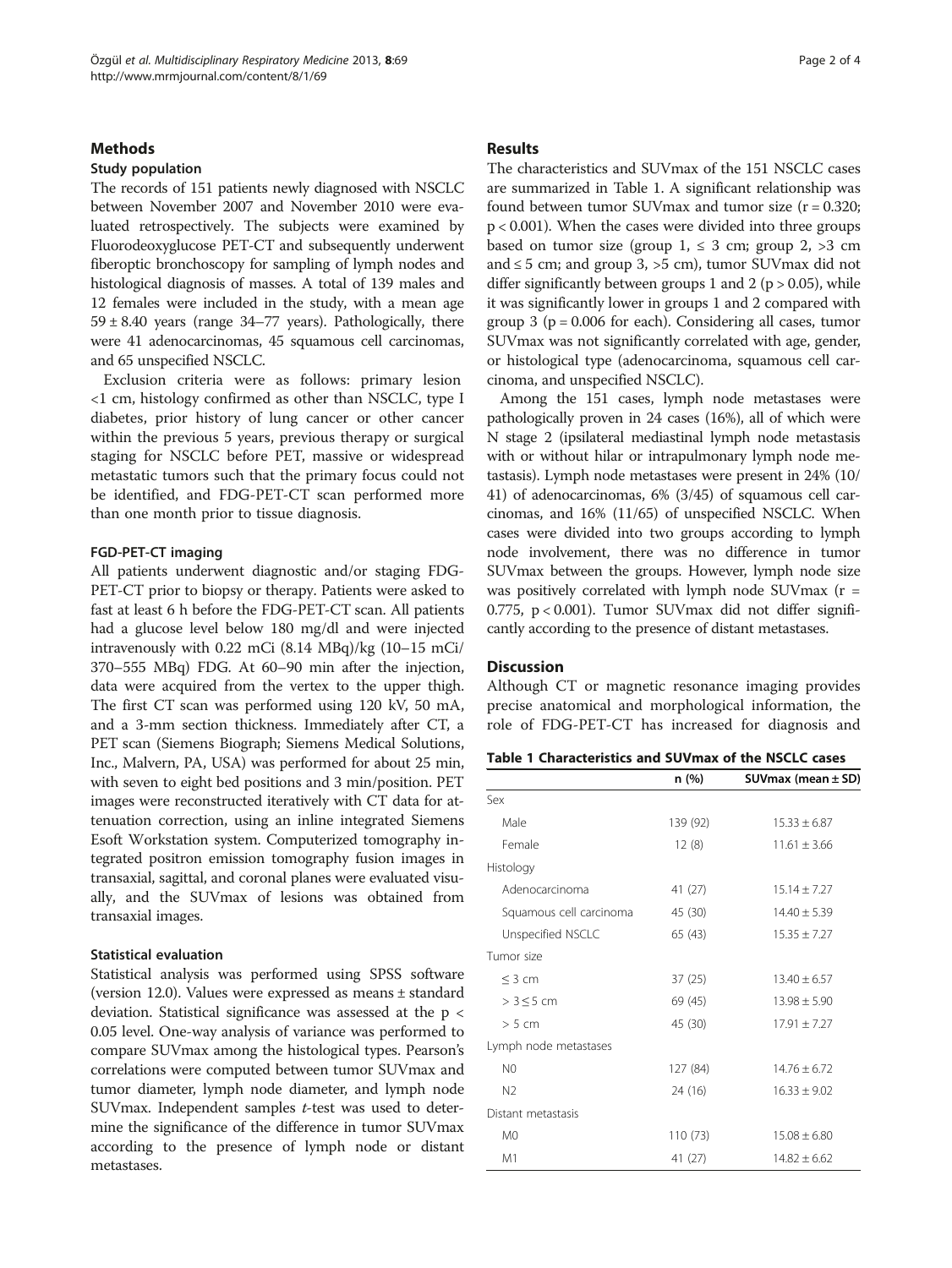staging of lung cancer [\[7\]](#page-3-0). Recently, FDG uptake has been reported to be a prognostic factor in patients with lung cancer [[4-6](#page-3-0)]. Patz et al. [[8\]](#page-3-0) demonstrated that patients with positive FDG-PET-CT results in treated lung cancer had a significantly worse prognosis than patients with negative results. Therefore, we examined whether SUVmax correlates with tumor size, lymph node and distant metastases in patients with NSCLC. Tumor size, but not lymph node or distant metastases, was related to the tumor SUVmax. Doom et al. [\[9](#page-3-0)] also reported a strong significant association between tumor size and SUVmax in patients with NSCLC. Another study in patients with stage I NSCLC showed a significant association between the primary tumor, SUVmax and tumor size, with tumors  $\leq 3$  cm having a significantly lower SUV than tumors > 3 cm [[10](#page-3-0)]. In addition, a retrospective analysis of 85 patients with solid pulmonary lesions found a positive correlation between the size of a malignant tumor and SUVmax [\[11\]](#page-3-0). A multivariate analysis demonstrated that the combination of high SUV and large lesion size identified a subgroup of patients with the worst prognosis and a median survival rate of less than 6 months [[12\]](#page-3-0).

Aquino et al. [\[13\]](#page-3-0) reported a significant difference in FDG uptake between the well-differentiated adenocarcinoma subtype bronchioloalveolar carcinoma (BAC) and non-BAC adenocarcinomas, including well-differentiated non-BAC tumors. Adenocarcinomas with mixed features that included BAC had a peak SUV  $(1.5 \pm 0.2)$  lower than that of all other non-BAC adenocarcinomas (SUV,  $3 \pm$ 1.5), which included one poor tumor, three moderate tumors, and one well-differentiated tumor [\[13\]](#page-3-0). Vesselle et al. [[2\]](#page-3-0) showed that the uptake by large cell carcinomas was greater than that by adenocarcinomas and was not significantly different from uptake by squamous cell carcinomas. However, we observed no difference in SUVmax among histological types. Our data were in concordance with previous studies that documented lower uptake by adenocarcinomas compared with squamous cell carcinomas [\[10,14](#page-3-0)-[17](#page-3-0)] and lower uptake by BAC adenocarcinomas compared with non-BAC adenocarcinomas [\[18-20\]](#page-3-0).

Fluorodeoxyglucose-PET-CT is already an indispensable modality for evaluating lymph node and distant metastases. Many reports have suggested that FDG-PET-CT is superior to CT in the accuracy of N-staging for lung cancer [[21-26](#page-3-0)]. Therefore, FDG-PET-CT is now regarded as the most accurate imaging modality for N-staging of lung cancer. However, a significant number of false-negative and false-positive findings of lung cancer, including N-staging, on FDG-PET-CT have been reported [\[27](#page-3-0)-[31\]](#page-3-0). Nambu et al. [\[32](#page-3-0)] demonstrated that the likelihood of lymph node metastasis increased with an increase in SUVmax of the primary tumor; for primary lung cancer with a SUVmax greater than 12, the

probability of lymph node metastasis was high, reaching 70%, irrespective of the degree of FDG accumulation in the lymph node stations. They concluded that this finding would allow a more sensitive prediction of the presence of lymph node metastases, including the microscopic ones that cannot be detected by direct evaluation of lymph node stations. Consistent with these results, Higashi et al. [[33\]](#page-3-0) documented in a multicenter study that the incidence of lymphatic vessel invasion and lymph node metastasis in NSCLC were associated with 18 F-FDG uptake, concluding that 18 F-FDG uptake by a primary tumor is a strong predictor of lymphatic vessel invasion and lymph node metastasis. In the present study, although tumor SUVmax was higher in patients with lymph node metastasis than in those without, the difference did not reach statistical significance. We also observed that the frequency of lymph node metastasis was higher in adenocarcinomas (24%) than in squamous cell carcinomas (6%), suggesting that pathological subtype may be a significant factor associated with lymph node metastasis. In contrast, a previous study showed no difference in the frequency of lymph node metastasis between the two pathological subtypes [\[32\]](#page-3-0).

Based on univariate analysis, Jeong et al. [[14](#page-3-0)] concluded that metastasis detected by PET imaging, which can affect staging by aiding in the discovery of metastasis to contralateral lymph nodes or distant organs, was an insignificant factor, and that metastatic findings on PET had weak discriminative power. According to Cerfolio et al. [\[16](#page-3-0)], FDG-PET-CT does not replace the need for tissue biopsies for staging N1 or N2 lymph nodes, or metastatic lesions, as false positives and false negatives were observed in all stations in their study. However, FDG-PET-CT resulted in better patient selection before pulmonary resection. FDG-PET can also help in targeting areas for biopsy and identifying unsuspected N2 and M1 disease [[3\]](#page-3-0). In the present study, tumor SUVmax was not significantly correlated with distant metastases. This may be attributable to the finding of increased 18 F-FDG uptake by subclinical inflammatory lesions as well as by malignant tumors.

Our study has limitations. As it is a retrospective study, we can report only associations. In addition, we elected to exclude diabetics and patients who received chemotherapy, which might have caused a selection bias.

#### Conclusions

SUVmax was associated with tumor size, but not with distant metastases or lymph node involvement. Thus, SUVmax determined by FDG-PET-CT is not predictive of the presence of metastases. Moreover, SUVmax was not related to histological tumor. Larger prospective and randomized analyses may potentially reveal more significant relationships.